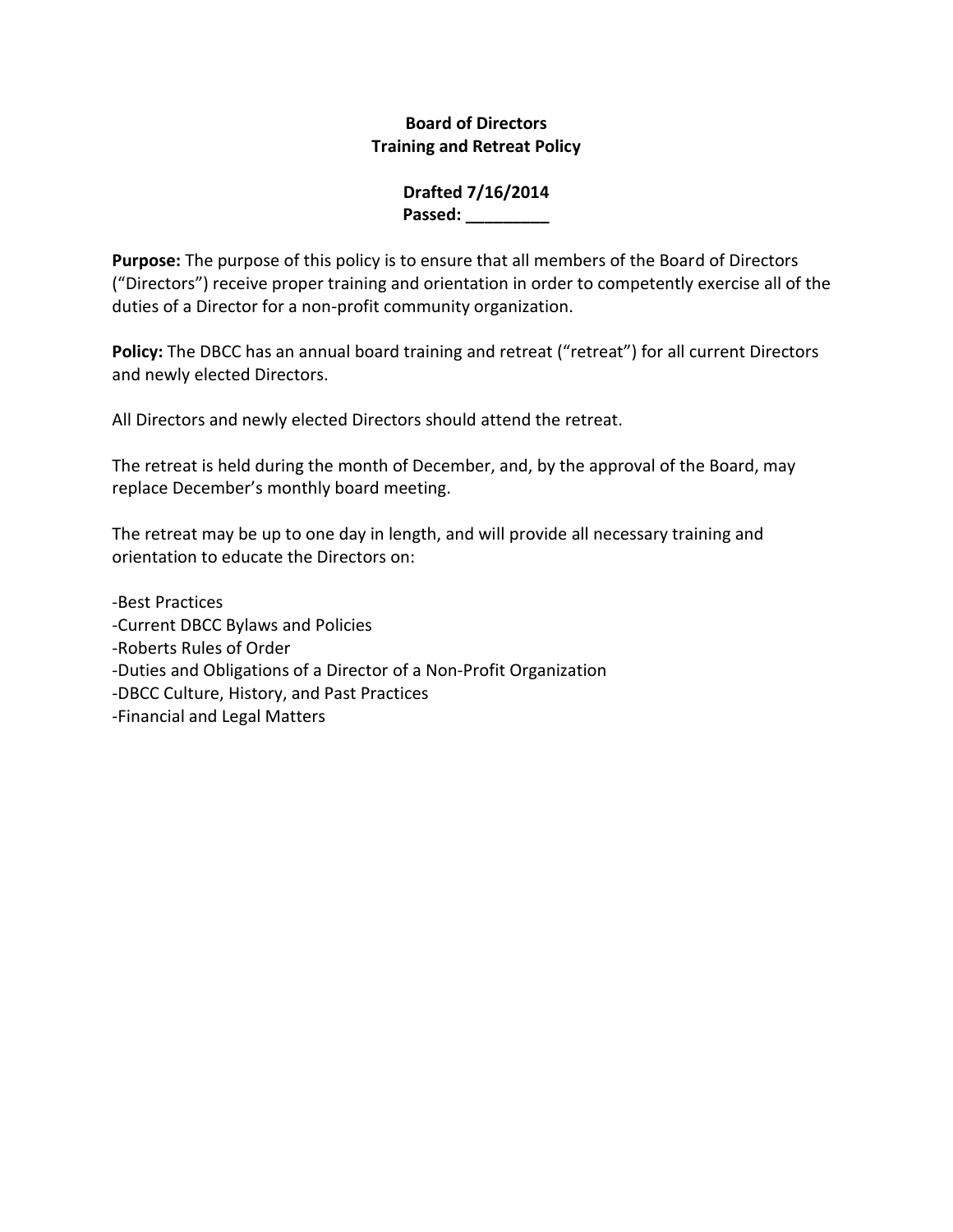# **Public Availability of Bylaws and Policies Policy**

## **Drafted 7/16/2014 Passed: \_\_\_\_\_\_\_\_\_**

**Purpose:** The purpose of this policy is to ensure that all members of the Dayton's Bluff community have access to the DBCC's Bylaws and Policies.

**Policy:** The DBCC website will contain the current version of the DBCC Bylaws and Policy Handbook.